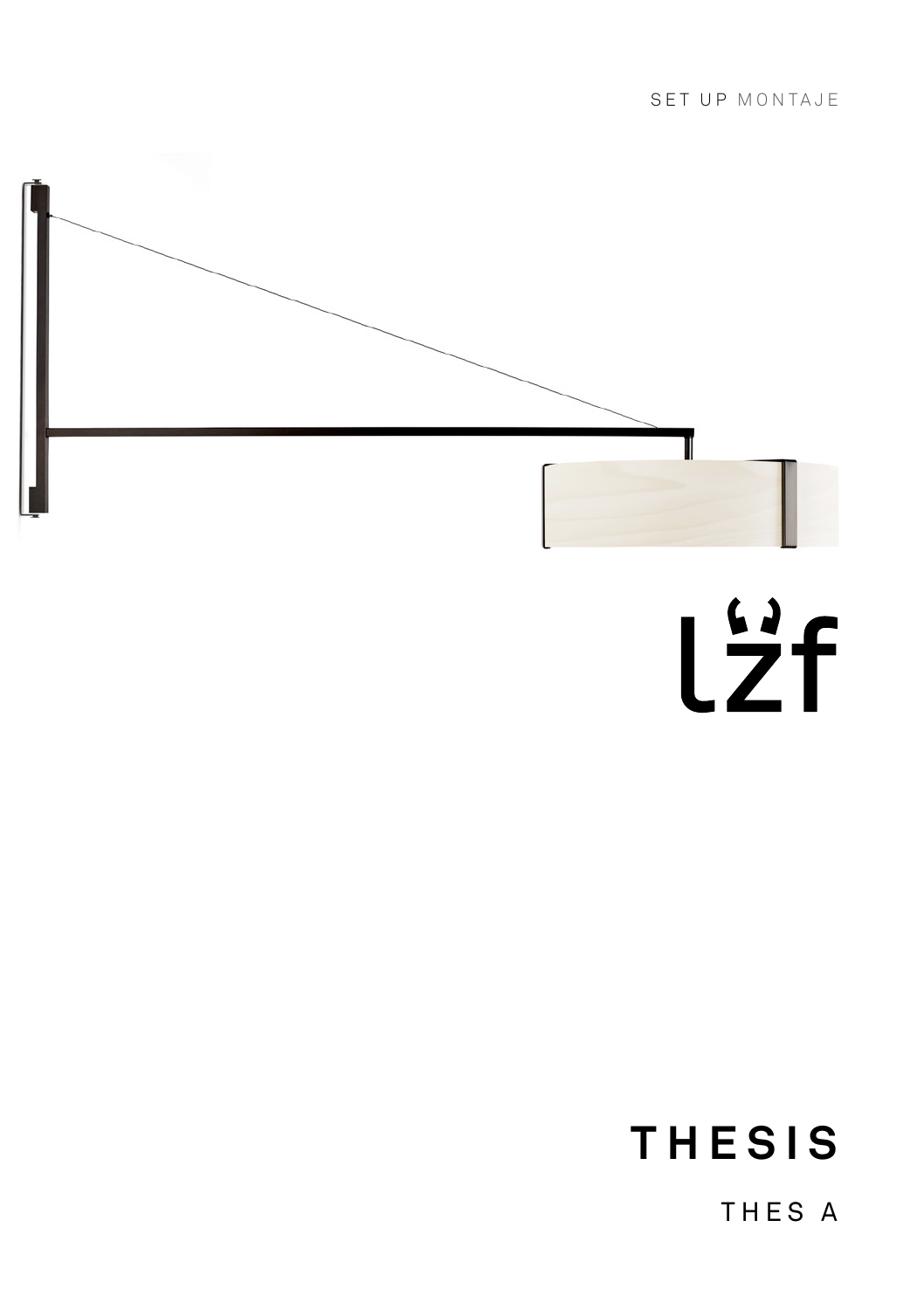# CONTENTS CONTENIDO



| 1 Shade Pantalla                        | 1 un. |
|-----------------------------------------|-------|
| 2 Metal arm Brazo metálico              | 1 un. |
| 3 Electrical cable Cable eléctrico      | 1 un. |
| 4 Screws & wall plugs Topes y tonrillos | 2 un. |
| 5 Screws Tornillos                      | 2 un. |
| 6 Allen key No.2.5 Llaven Allen No.2.5  | 1 un. |
|                                         |       |
|                                         |       |
|                                         |       |



# TECHNICAL SPECIFICATIONS ESPECIFICACIONES TÉCNICAS

#### **Integrated LED LED Integrado**

| ı | − |
|---|---|
|   |   |
|   |   |

**Led Module 24V** 230V: Dimmable 25 W 50-60Hz

#### **230V**

Class II Clase II

**WEIGHT PESO**

Net Neto 2,8 Kg

# WARNINGS ADVERTENCIAS

**WOOD VENEER**: Due to the natural nature of the material sometimes one may note slight ondulations in the wood veneer. This is a natural reaction to humidity or different climatic conditions and should go away with use. Since wood is a natural material, a gradual change in tone may occur over time. Furthermore, if the lamps have been purchased at different times, there will be differences in colour and tone, particularly in light coloured veneers. Luziferlamps S.L. will not be held responsible for this.

#### MORE INFO:

http://www.lzf-lamps.com/guarantee/

**MADERA**: Debido a la naturaleza y propiedades del material, puede percibir ondulaciones en la madera. Es una reacción naural a la humedad o las condiciones climáticas que suele desaparecer con el uso. Debido a que la madera es un material natural, pueden existir variaciones en el tono de ésta. Si las lámparas se adquieren en diferentes periodos de tiempo, pueden mostrar variaciones de color y tono sobretodo en las maderas de tonos claros. Luziferlamps S.L. no se hará responsable.

MÁS INFORMACIÓN: http://www.lzf-lamps.com/guarantee/

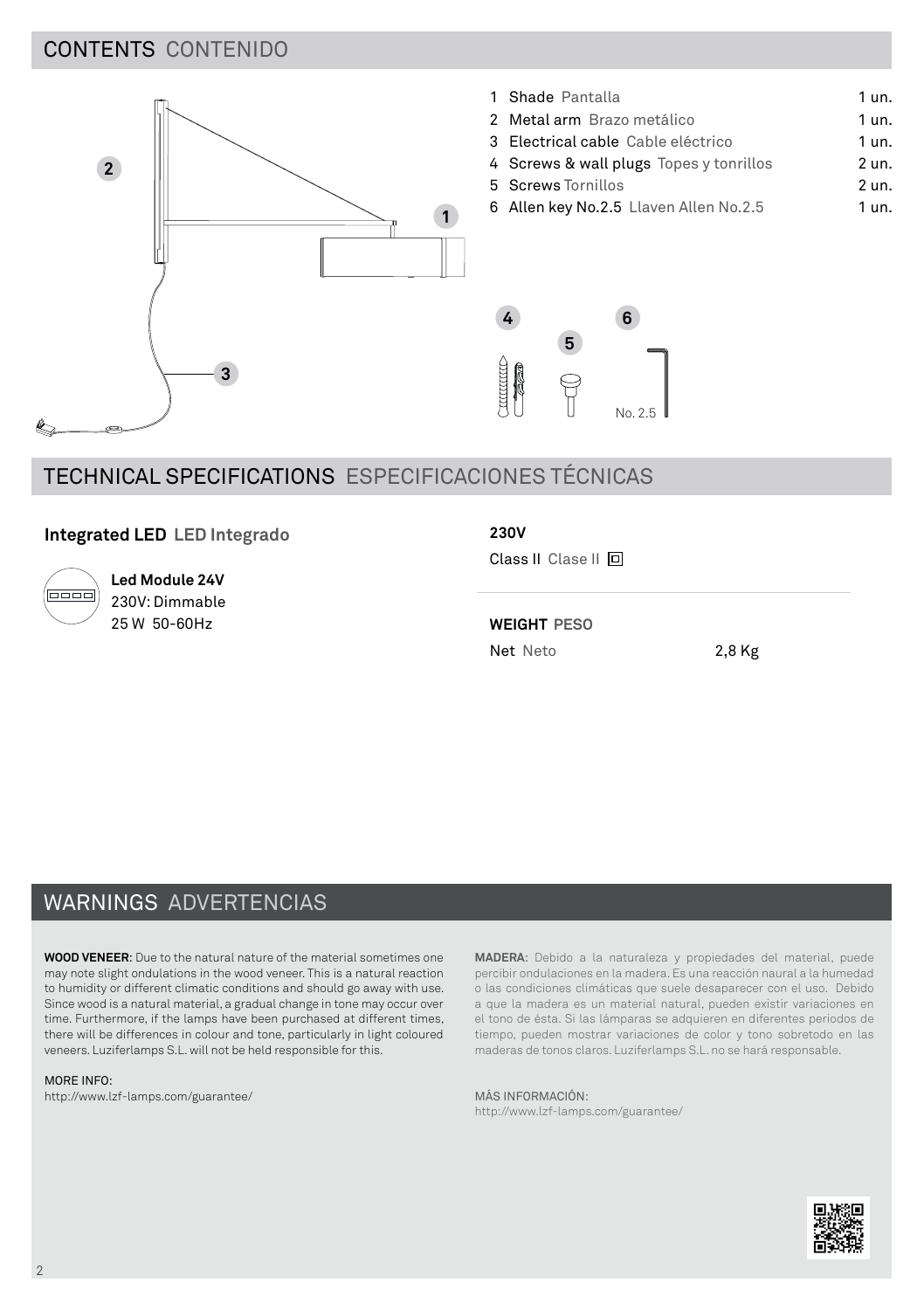# ASSEMBLY INSTRUCTIONS / INSTRUCCIONES DE MONTAJE



**1**

**2**

**3**

1. -Take the wall mount out of the box leaving the lamp and arm in the box for the moment. -Use the wall support to mark the holes you need to drill in the wall. After fixing the back plate to the wall you are ready to connect the arm and shade.

-Saque el soporte de pared de la caja dejando la lámpara y el brazo en la caja por el momento.

-Utilice el soporte para marcar la posición de los taladros en la pared.

Después de fijar la placa posterior a la pared, está listo para conectar el brazo y la pantalla.

2 - Push the shade into the open end of the arm of the fixture. To do this you will first need to remove the cable trap screw (Det. 1) found on the upper side of the arm above the shade so that when you put in the shade the cable can go into the arm.

 -Introduzca la pantalla por el extremo del brazo. Para hacer esto, primero deberá quitar el tornillo del prensacable (Det. 1) que se encuentra en la parte superior del brazo sobre la pantalla.

3- Now you must fix the arm to the wall support. Take the two flat head screws and use them to mount the lamp to the support. Det 2.

-Fije el brazo al soporte de la pared. Utilice los dos tornillos de cabeza plana para montar la lámpara en el soporte. Det 2.



Det. 1

¦ l

3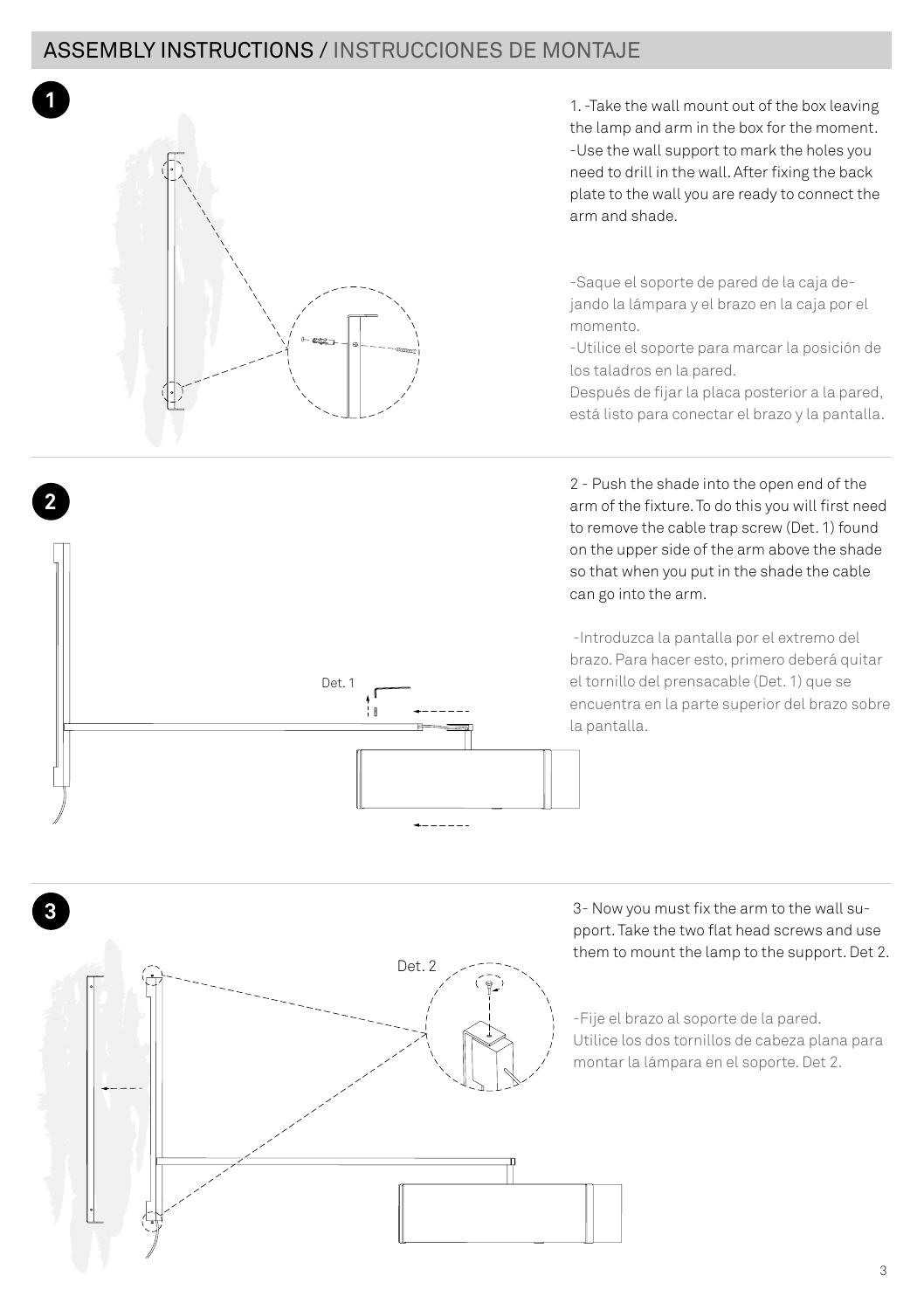# ASSEMBLY INSTRUCTIONS / INSTRUCCIONES DE MONTAJE







4 -Now that your arm and shade is mounted it is time to put in the aircraft cable support wire.

- At one end of the aircraft cable you will find a moulded metal ball.

- This end of the cable must be inserted into a keyhole support hole in the top side of the arm above the shade. Det.3

- To do this you must first remove the locking screw which is in the keyhole. This screw doubles as a cable trap to secure your electrical cable in place.

- Once the aircraft cable is in the hole, screw in the cable trap and tighten using the allen key. Det.1

- Now feed the the other end of the aircraft through the one way cable trap at the top of the verticle wall base (A)

-Cut off the excess cable after you have pulled it tight through the one way trap at the top of the wall support.

-Ahora debe colocar el cable suspensor de acero.

- Situe el extremo del cable de acero (tope) en el ojo de cerradura. Det.3

- Primero debe quitar el tornillo prensacable situado en el ojo de la cerradura.

- Una vez que colocado el cable suspensor de acero , atornille el prensacable con la llave Allen. Det.1

- Lleve al otro extremo del brazo el cable de suspesor de acero (A) introduciéndolo en el suspensor.

-Corte el exceso de cable.

**5** 5 - ON/OFF: Quick pulse (less than 1 sec.) Dimming MIN/MAX: Continuous pressure.

Dimming is memorized on last setting. This lamp dims to warm, which means the lower the te inetsity of the light the warmer the light source.

ON/OFF: Breve pulsación (menos de 1 seg.).

Regulación MIN/MAX: Pulsación prolongada, regula la intensidad de luz.

Se memoriza la ultima regulación efectuada.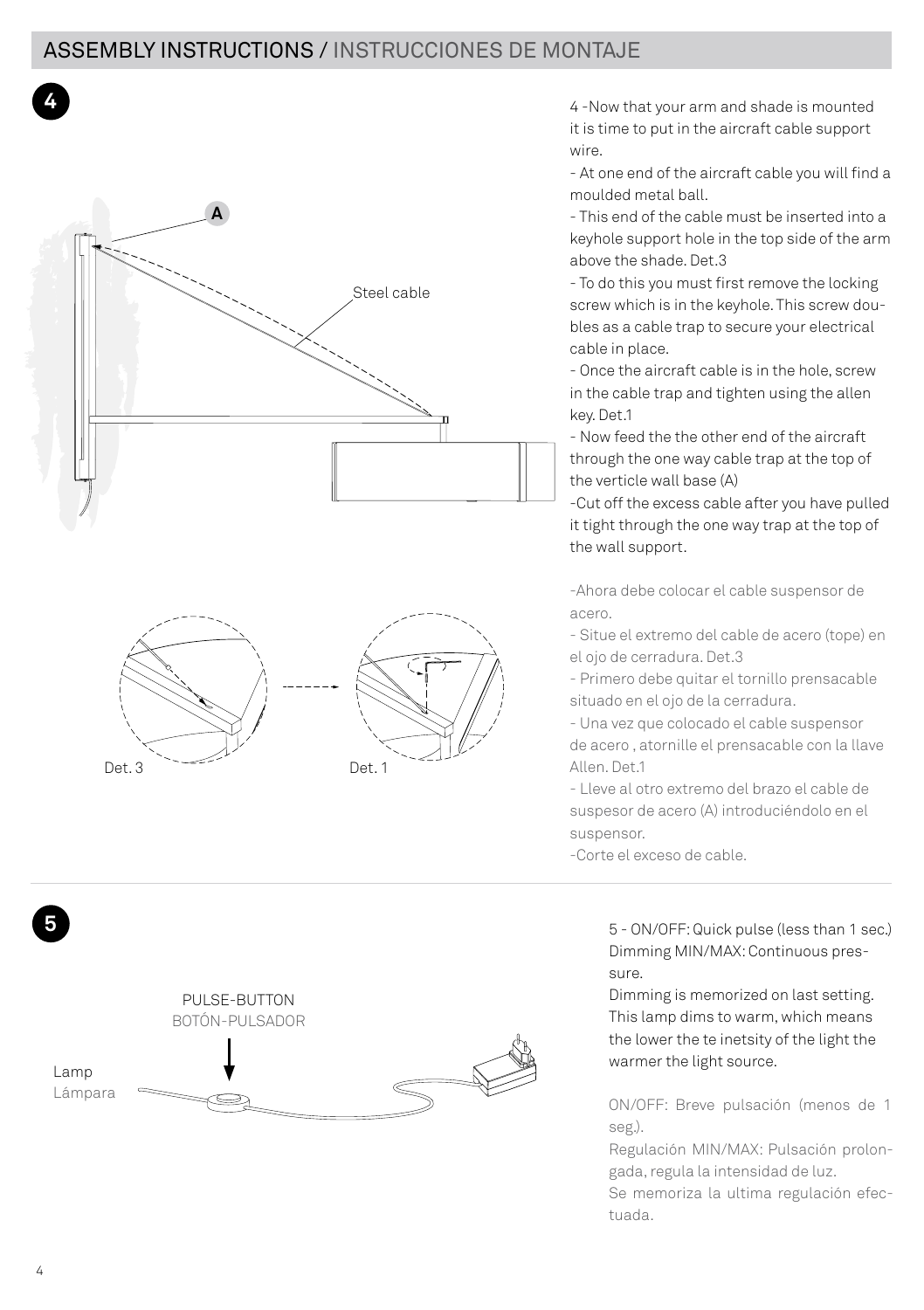$\begin{array}{c} \textbf{A} \\ \textbf{B} \end{array}$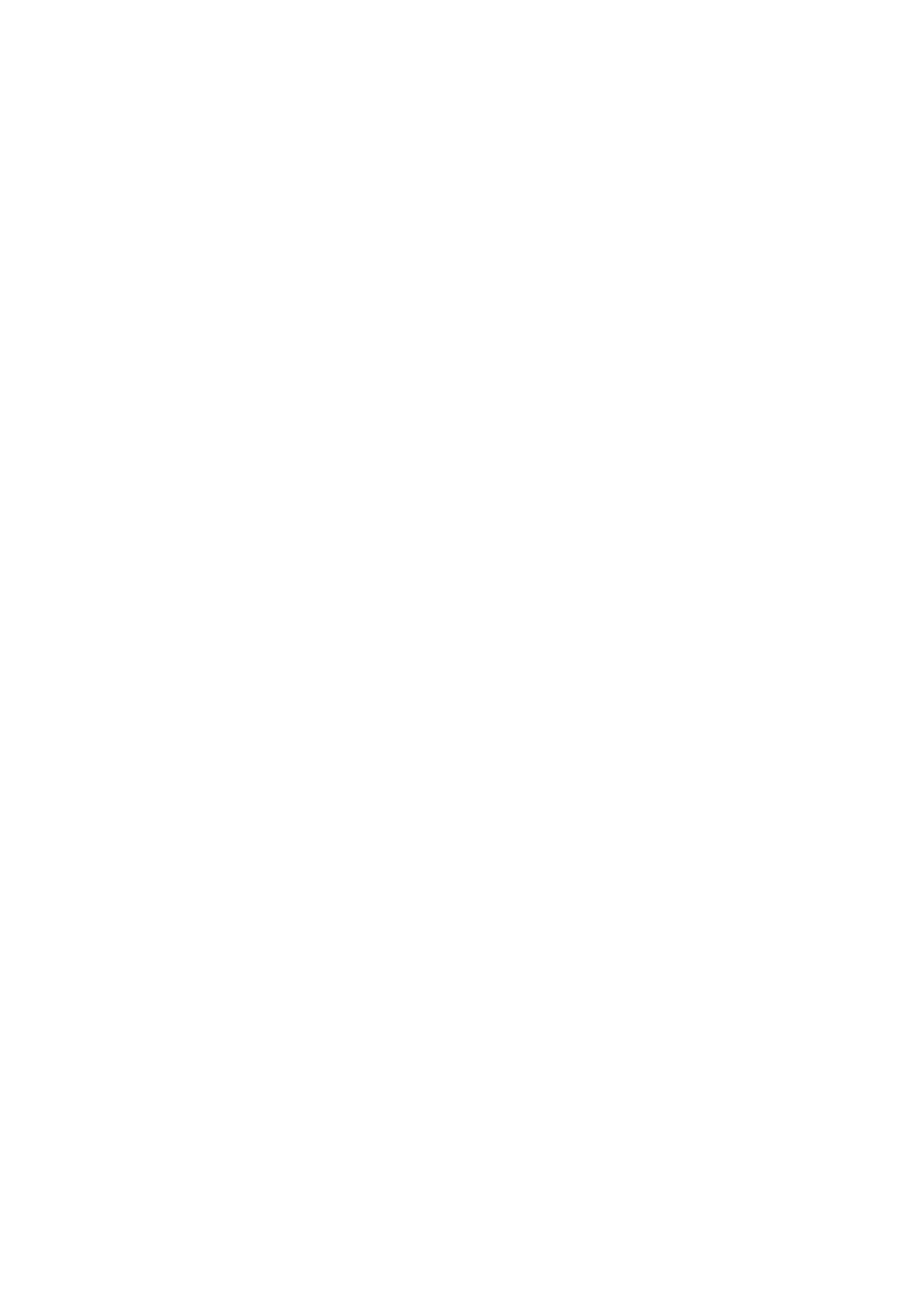$\begin{array}{c} \textbf{A} \\ \textbf{B} \end{array}$